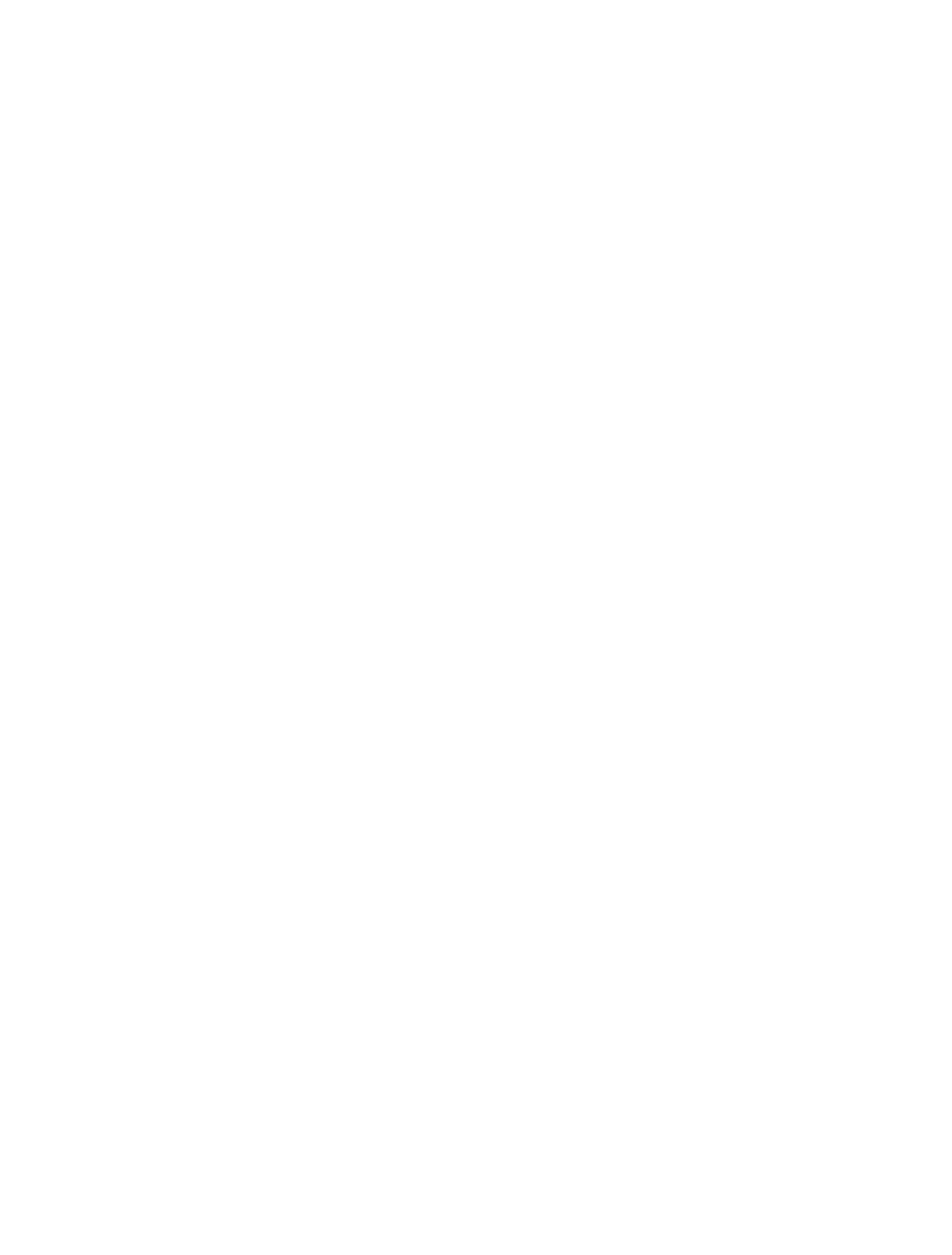### **INTRODUCTION**

Hungary's key economic indicators showed positive trends in 2018: the gross domestic product increased by 5.1, exports by 4.3 and fixed capital formation by 17.1 per cent. There was excess demand in the labour market in 2018 and labour reserves that may be mobilized significantly shrank from the previous year. Accordingly, the Government continued to reduce public works headcounts in order to encourage former public works participants to enter the primary labour market. Excess demand for labour and wage-related measures by the Government resulted in a significant wage growth only slightly weaker than in the previous year.

Despite growing labour supply problems, the Government continued to encourage job creation. In the period 2011–2017, 255.6 billion HUF non-refundable grants created 35.3 thousand new jobs and a further 27 billion HUF created 1,400 more in 2018. Because of the relationship between Hungarian wages and the quality of labour available, Hungary is an attractive location for foreign investors to establish business premises, and especially so because the Government supports their investment directly with non-refundable grants and indirectly with infrastructure improvements. However, the depletion of domestic labour reserves and the scarcity of cross-border supply put a limit to job creation investments.

It remains to be seen what steps current and future investors are forced to take because of increasing labour costs (even though the government has been trying to counteract this increase by reducing contributions payable by employers) and worsening difficulties of obtaining labour. Alternatives include moving production capacities to another country as well as stepping up automation and robotization. Since the Hungarian economy is open, it is also vulnerable. Moreover, the automotive industry, which is sensitive to business cycles, has recently played a key role in industrial development, therefore external factors will continue to have a major influence on labour market changes. Recognising the economic processes from the end of 2018 to the first quarter of 2020, we can see that in addition to the classic business cycles, difficultto-predict external shocks can also have a large impact on the labour market. As a result of the COVID-19 epidemic that appeared in Hungary in March 2020, the favourable labour market processes were spectacularly broken. The average monthly number of persons employed was already 56 thousand less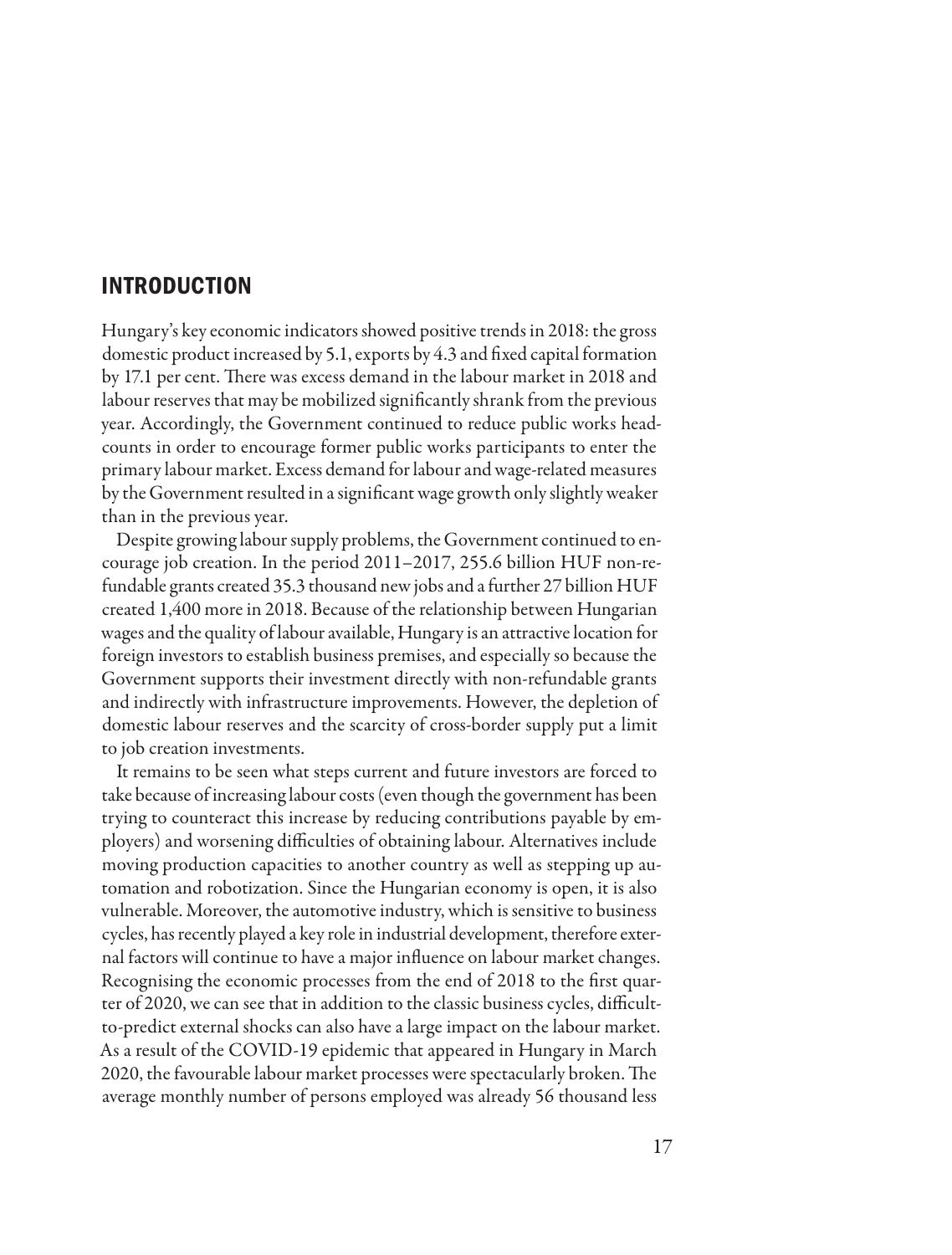in March than in the previous month and 22 thousand less than in March of the previous year. Although at the time of writing these sentences, it is not yet known for sure how much unemployment officially increased in April 2020, an estimate can be made using the relationship between the number of Google searches and the number of the registered unemployed. This was also done by *Köllő–Kónya* (2020), who found that the number of registered unemployed could have exceeded 400,000 in April 2020, an increase of roughly 120,000 compared to February.

## **DRIVERS OF CHANGE IN EMPLOYMENT**

The number of those in employment continued to expand in 2018 but the rate of the increase was lower than in the previous two years. Based on the Labour Force Survey, the average annual number of employees rose to 4 million 470 thousand, by 1.1 percent, which is 47 thousand higher than the year before, compared with a 1.6 per cent increase in 2017 and a 3.4 per cent one in 2016. The growth rate also slowed down during the year and, due to seasonal effects, in the last quarter it slightly lagged behind the peak of the third quarter of the previous year (4 million 487 thousand). The slowdown in the expansion in employment was due to the diminishing labour supply, indicated by the number of vacancies growing at the same rate as over the previous year. According to statistical reports, employers would have needed nearly 84 thousand more employees in 2018 on average.



Figure 1: The number of employees in the 15–74 age group



One of the reasons for the insufficient labour supply is the fact that the size of generations entering the labour market is significantly smaller than that of the generations exiting. While in 2010 the number of working-age persons (aged 15–64) living in private households was 6 million 736 thousand, it de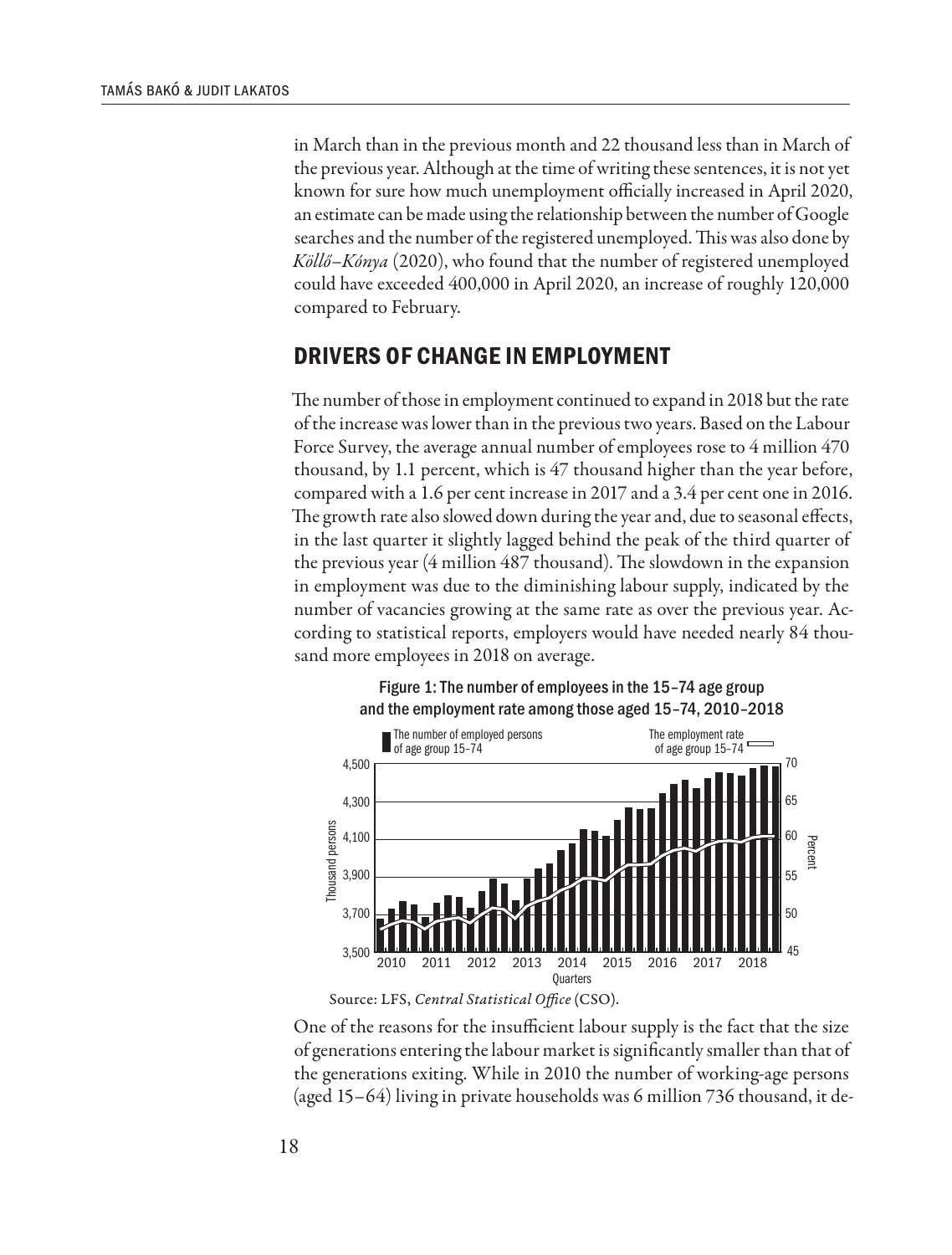clined to 6 million 415 thousand in 2017 and by a further 46 thousand to 6 million 369 thousand in 2018. This negative trend is possible to be offset by the gradual raising of the retirement age until 2020 but from 2021 onwards retirement will be uniformly linked to reaching the age of 65. The opportunity for women to retire after 40 qualifying years has been announced repeatedly not to be changed by the Government; however, an increasing proportion of women who were full-time students will be able to claim it, therefore the number of persons retiring prior to the date applicable to them may increase.1 There is no precise data available as to what extent of the workingage population is indeed at the disposal of employers.2 It is known that 105 thousand of the 4 million 470 thousand employees in 2018 reported working abroad, indicating a decrease within the margin of sampling error compared with one year prior.

Several measures have been adopted recently to increase labour supply. Access to employment was improved for Serbian and Ukrainian workers in 2017 and there is even organised recruitment in Serbia and Ukraine. Although Hungarian wages are higher than wages in Ukraine and employers also provide for accommodation and transport for workers, Hungary is less attractive than the Czech Republic or Poland, where both the wages offered are higher and where it is easier to overcome language barriers because of belonging to the same language family. Even though the number of work permits issued rose sharply in 2018,<sup>3</sup> the statistical reports of employers only included 40 thousand foreign employees, which implies a 17 percent increase from the previous year. This alleviated the problems of a few large employers adapted to employing large numbers of foreign workers but had little impact on the general lack of labour supply.4

Due to lower birth rates, women stayed away less from their jobs than for example in the 1980s; however, the length of their absence barely changed. According to a survey conducted four years ago, more than three-quarters of mothers wish to use up the entire maternity leave to stay at home with their children (*CSO,* 2015). Measures to expand nursery care and removing the suspension of work from the eligibility criteria of provision both aimed at encouraging women to return to the labour market sooner after giving birth.<sup>5</sup> The measures have not yet produced impressive results. In 2014, when the number of births was similar to that in 2018, 16.8 thousand women claiming parental leave benefits were employed (undertaking gainful work during the week of the survey), while this figure was 21.1 thousand in 2018.<sup>6</sup>

5 Incentives also include the family tax allow-above uncertainty about data analysed here.other member of the family) there is higher than

1 Graduates from 4-year programmes potentially had 40 qualifying years in 2018 and graduates from 5-year programmes in 2019.

2 The source of uncertainty is the population estimate used for multiplication, since at the time of its annual update the accurate number of persons staying abroad for work is not known. There is unambiguous information only about those who are documented as a member of a household in Hungary by the Labour Force Survey. According to CLFS (*Community Labour Force Survey*), 327.7 thousand Hungarian citizens, aged 20–64, were staying not only occasionally in 2017 in EU–EFTA countries, 80.6 per cent of which were employed. The share of women and men among the registered persons was similar and presumably a significant proportion of them were living in a household which had no member living in Hungary to provide information about them. Although both the absolute number of the Hungarians registered and their proportion relative to the appropriate population were lower than in most other postcommunist countries, the labour migration of Hungarians between 2010 and 2015 grew above the average.

3 According to data from the Directorate-General for Aliens Policing (former Immigration and Asylum Office), 150 per cent more foreigners arrived in Hungary up to the end of the third quarter of 2018 to take up employment, compared with one year prior. While last year one-third of applicants for residence permits arrived for employment or gainful activities, in 2018 more than half of them arrived for such purposes.

ers from regions with few jobs, as the latter are the total amount. less likely to work overtime and their employ-6 Due to proxy interviews (response from anment may be more expensive.

<sup>4</sup> The large-scale employment of Ukrainian citi-ance because both members of a couple have to zens sometimes reduces the chances of commut-have a taxable income in order to be eligible for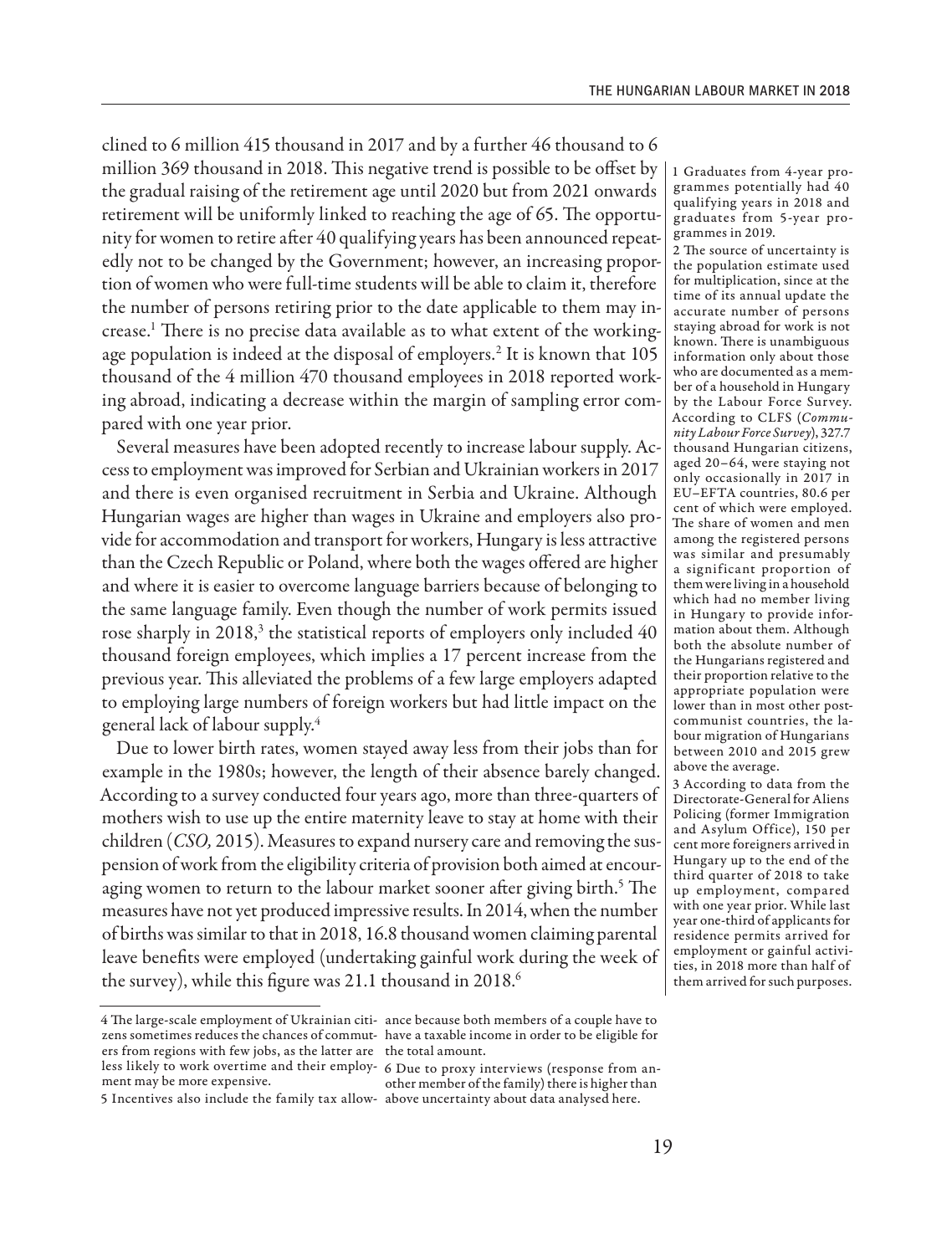Full time students and old-age pensioners are also potential labour force. In order to boost the interest of the latter, pensioner cooperatives were introduced, modelled on student cooperatives, and since January 2019 old-age pensioner employees and their employers have been exempt from taxes and contributions. According to the Labour Force Survey, 12.4 thousand fulltime students and 128.2 thousand pensioners were in employment in 2014 on average, while in 2018 the figures were 22.8 thousand and 169.6 thousand respectively. Although the number of pensioners working is significant, it must be taken into account that due to the rising retirement age a growing proportion of them may not be able to work because of their health even if they wanted. Compared to a low base, the number of students meeting the eligibility criteria for employment increased sharply. The absolute figure is probably underestimated<sup>7</sup> but the surge is real (*Table 1*). The increasing employment of students was primarily the result of increasing wages driven by excess demand for labour (as well as the increasing cost of living, especially accommodation costs of those living in separate households); however, working during studies is still less common in Hungary than in most Northern and Western European countries.

| <b>Status</b>     | Number<br>of employees<br>(persons) | Number of employees                   |                                         |                                                             |  |  |  |
|-------------------|-------------------------------------|---------------------------------------|-----------------------------------------|-------------------------------------------------------------|--|--|--|
|                   |                                     | as a percentage<br>of the 2014 figure | as a percentage<br>of the previous year | as a percentage of<br>the total headcount<br>of this status |  |  |  |
| On parental leave | 21,119                              | 125.8                                 | 106.3                                   | 8.3                                                         |  |  |  |
| Full-time student | 22,760                              | 183.4                                 | 113.6                                   | 3.5                                                         |  |  |  |
| Pensioner         | 169.646                             | 132.3                                 | 119.1                                   | 9.5                                                         |  |  |  |

Table 1: Employee groups according to their secondary status, 2018

Source: LFS, *CSO*.

Public works participants are also a source of labour supply for the primary labour market. Increasing the headcounts of public works in 2012 principally aimed at tackling unemployment but probably also at satisfying public opinion, which resists the idea of an income without work (that is to say unemployment benefits). The annual headcount of public works participants is determined by the Government and not by the demand for such workplaces. Because of increasing demand in the primary labour market, the headcounts of public works participants were reduced already in 2017, followed by a similar step in 2018 (*Figure 2*)*.* Employers are encouraged by, in addition to doubling the employment allowance in November, the fact that the public works wage did not change in 2018 after a slight raise in 2017.<sup>8</sup> The increased labour demand was mainly exploited by better qualified public works participants with fewer health and family problems and living in towns with better transport links: they were more likely to be able to enter the primary labour market.

7 Old-age pensioners, and especially students, often undertake casual employment, therefore the annual headcount may be substantially greater than the average headcount. 8 When introduced in 2012, the public works wage was 77.2 per cent of the "normal" minimum wage but this proportion had decreased to 59.1 per cent by 2018.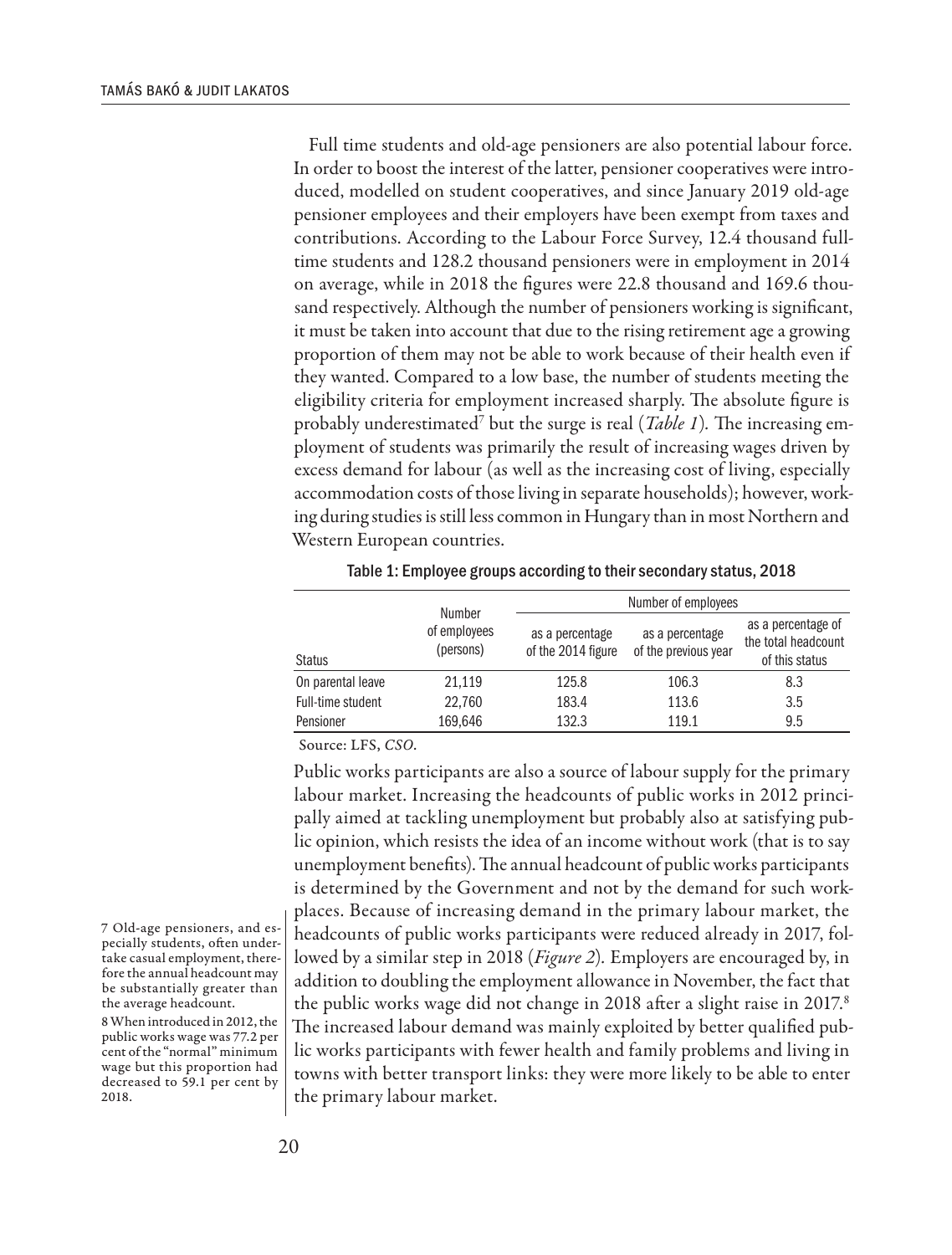

Figure 2: Changes in the headcount of public works participants, 2010–2018

Source: *CSO,* Monthly labour report.

An increase in headcount was only seen in the primary labour market in 2018, with 98.8 thousand new jobs (*Table 2*). In addition to the unemployed and inactives, some of the former public works participants also managed to find employment and the number of respondents reporting a job abroad declined in the labour force survey as well.<sup>9</sup>

|                                                  | Number of employees (thousand persons) |         |         | Change 2018/2017    |            |  |
|--------------------------------------------------|----------------------------------------|---------|---------|---------------------|------------|--|
|                                                  | 2016                                   | 2017    | 2018    | thousand<br>persons | percentage |  |
| Total                                            | 4,351.6                                | 4,421.4 | 4,469.5 | 48.1                | 101.1      |  |
| Gender                                           |                                        |         |         |                     |            |  |
| Male                                             | 2,362.5                                | 2,417.3 | 2.446.2 | 28.9                | 101.2      |  |
| Female                                           | 1,989.1                                | 2,004.1 | 2,023.3 | 19.2                | 101.0      |  |
| <b>Type</b>                                      |                                        |         |         |                     |            |  |
| Domestic primary labour<br>market                | 4,014.3                                | 4,117.8 | 4216.6  | 98.8                | 102.4      |  |
| Public works                                     | 220.9                                  | 194.0   | 148.2   | $-45.8$             | 76.4       |  |
| Foreign site                                     | 116.4                                  | 109.6   | 104.7   | $-4.9$              | 95.5       |  |
| Region                                           |                                        |         |         |                     |            |  |
| <b>Budapest</b>                                  | 840.3                                  | 845.3   | 833.8   | $-11.4$             | 98.6       |  |
| Pest                                             | 565.6                                  | 578.0   | 595.2   | 17.2                | 103.0      |  |
| Central Transdanubia                             | 487.9                                  | 498.7   | 499.1   | 0.4                 | 100.1      |  |
| Western Transdanubia                             | 457.0                                  | 469.6   | 481.9   | 12.3                | 102.6      |  |
| Southern Transdanubia                            | 370.7                                  | 369.3   | 374.0   | 4.8                 | 101.3      |  |
| Northern Hungary                                 | 466.6                                  | 474.8   | 485.3   | 10.5                | 102.2      |  |
| Northern Great Plain                             | 613.9                                  | 631.1   | 639.7   | 8.6                 | 101.4      |  |
| Southern Great Plain                             | 549.5                                  | 554.8   | 560.5   | 5.7                 | 101.0      |  |
| <b>Status</b>                                    |                                        |         |         |                     |            |  |
| Employee                                         | 3.884.4                                | 3.964.4 | 4,003.9 | 39.5                | 101.0      |  |
| Member of partnership or<br>cooperative          | 148.0                                  | 156.8   | 149.4   | $-7.4$              | 95.3       |  |
| Entrepreneur, self-employed<br>and family helper | 319.3                                  | 300.2   | 316.2   | 16.0                | 105.3      |  |

Table 2: Changes in the number of employees broken down by major characteristics

Source: LFS, *CSO*.

9 The Labour Force Survey includes persons working abroad who commute abroad daily or work abroad for extended periods but regularly come home and contribute to the subsistence of the household providing the data.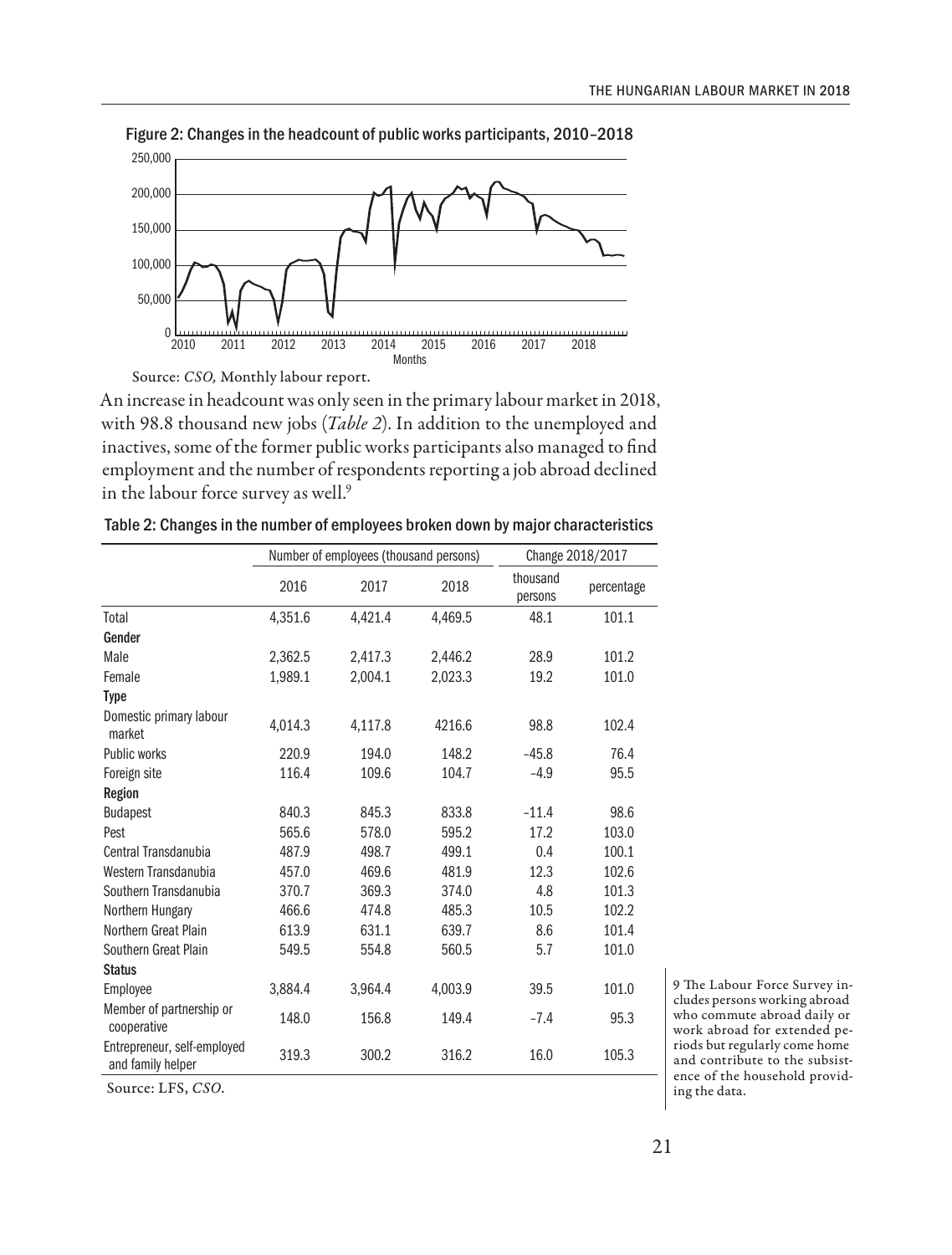Since 2010 a total of 609 thousand unsupported new jobs have emerged in the Hungarian economy, which amounts to an annual average increase of nearly 70 thousand. In 2018 the number of employees rose in all regions (if Budapest and Pest county are considered jointly, in line with the earlier regional classification). Proportionately to the labour force, the largest increase was seen in Western Transdanubia, in spite of the depletion of internal labour reserves. Thus the main source of the increase was presumably internal migration, still modest because migration is restricted by the regionally considerably different accommodation costs.

The employment rate of the population aged 15–64 was 69.2 per cent in 2018; however, half of the 1.1 percent year-on-year improvement was due to a decline in the population size used in the denominator of the rate. The employment rate of men slightly exceeded the EU-28 figure, while that of women was slightly lower. The Europe 2020 strategy sets 75 per cent as a target for the population aged 20–64, and the Hungarian rate of 74.4 per cent was only slightly below that in 2018. This target may even be reached with stagnating employee numbers owing to the continuous population decline.

While 82.1 per cent of men in the age group was in employment in 2018, the rate was only 66.8 per cent for women (*Figure 3*)*.* One of the reasons for the significant difference in the employment rate of genders is the considerably long parental leave, compared to other European countries, and the recipients of parental leave benefits (unless they undertake gainful work during the week of the survey) are regarded by Hungarian statistics as economically inactive irrespective of their employment status. Another important reason is that although the rising retirement age applies equally to both genders, only women can retire after 40 qualifying years. Therefore whereas in the fourth quarter of 2018 56.4 per cent of men aged 60–64 were in employment, only 27.3 per cent of women worked. Furthermore, the gap between the employment rates of men and women has slightly widened in recent years. A further, less significant, factor for the difference is that a larger proportion of women in the younger age groups follow higher education studies and therefore enter the labour market at a later age. Caring for the family, another reason for inactivity, is also almost exclusively undertaken by women.

The employment chances of the low-qualified used to be below the EU average in Hungary but as a result of public works schemes, which increasingly became a type of employment typically for the low-qualified, the difference has disappeared. In the not very populous qualification group of those without a lower-secondary qualification, aged 20–64, nearly 15 percent were in employment in 2018 (*Table 3*)*,* 10 which is an almost 5 percentage point improvement on 2014. The employment rate of the same age group with a lower-secondary qualification increased by 11 percentage points, with a substantially more marked increase among men.

10 The denominator also includes those who are unable to participate in formal education because of their health or disability.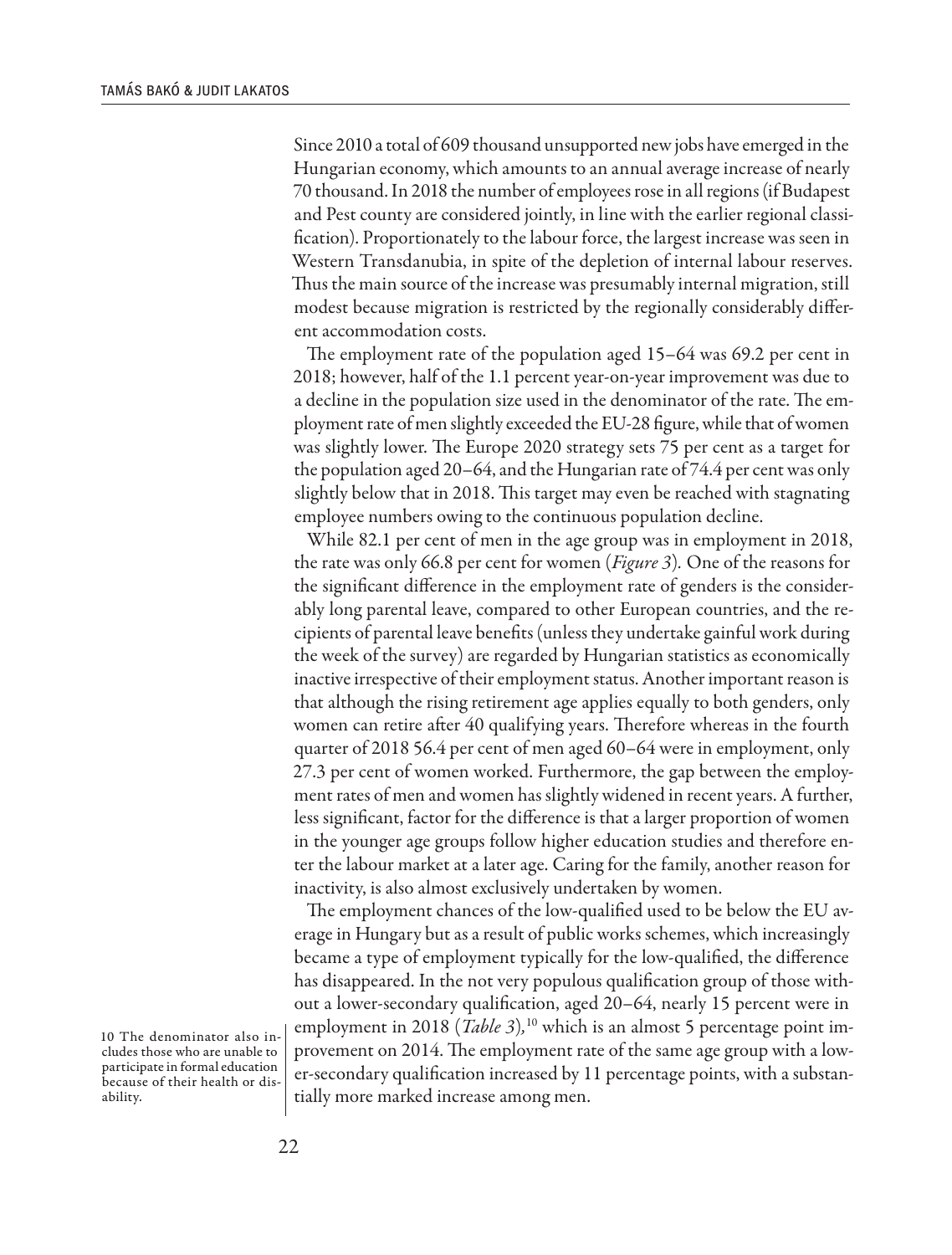

Figure 3: Employment rates of men and women aged 20–64, 2014–2018

Source: LFS, *CSO*.

Table 3: Employment rate of the population aged 20–64, broken down by educational attainment and gender, excluding public works participants, 2014, 2017, 2018 (percentage)

|                                              | 2014 |        |       | 2017 |        |       | 2018 |        |       |
|----------------------------------------------|------|--------|-------|------|--------|-------|------|--------|-------|
|                                              | male | female | total | male | female | total | male | female | total |
| Without a lower-second-<br>ary qualification | 13.7 | 7.5    | 10.3  | 18.1 | 10.1   | 13.6  | 20.3 | 11.2   | 14.8  |
| Lower-secondary                              | 45.3 | 32.1   | 37.9  | 56.2 | 36.7   | 45.3  | 60.5 | 39.2   | 48.9  |
| Upper-secondary, with-<br>out a Matura       | 71.4 | 57.1   | 66.2  | 80.1 | 60.9   | 73.2  | 82.2 | 64.2   | 75.7  |
| Upper-secondary, with<br>a Matura            | 72.2 | 59.3   | 65.0  | 78.8 | 64.8   | 71.1  | 79.2 | 64.8   | 71.3  |
| Higher education                             | 86.8 | 75.8   | 80.4  | 91.2 | 78.4   | 83.9  | 91.8 | 79.7   | 84.8  |
| Total                                        | 70.3 | 57.7   | 63.9  | 78.1 | 62.2   | 70.1  | 79.8 | 64.1   | 71.9  |

Source: LFS, *CSO*.

The employment rate of respondents identifying either as Roma or non-Roma in the Labour Force Survey, aged 20–64, improved but the ethnicity-based difference barely decreased (*Table 4*)*.* In 2018, less than 34 per cent of the Roma aged 20–64 were in employment as opposed to the 73 per cent among the non-Roma.

The large difference stems from the joint impact of two factors: the employment rate of the Roma lags behind that of the non-Roma at all qualification levels, except for the few higher education graduates, and at the same time the low-qualified, whose share in employment is lower than the average, are strongly overrepresented in the Roma population. The difference between the rate of Roma and non-Roma men is substantial but still much lower than the gap in the case of women. Only one in five Roma women with a lowersecondary qualification at most was in employment in 2018. Proportionately this is about half of the participation rate of Roma men and non-Roma women with identical qualification levels.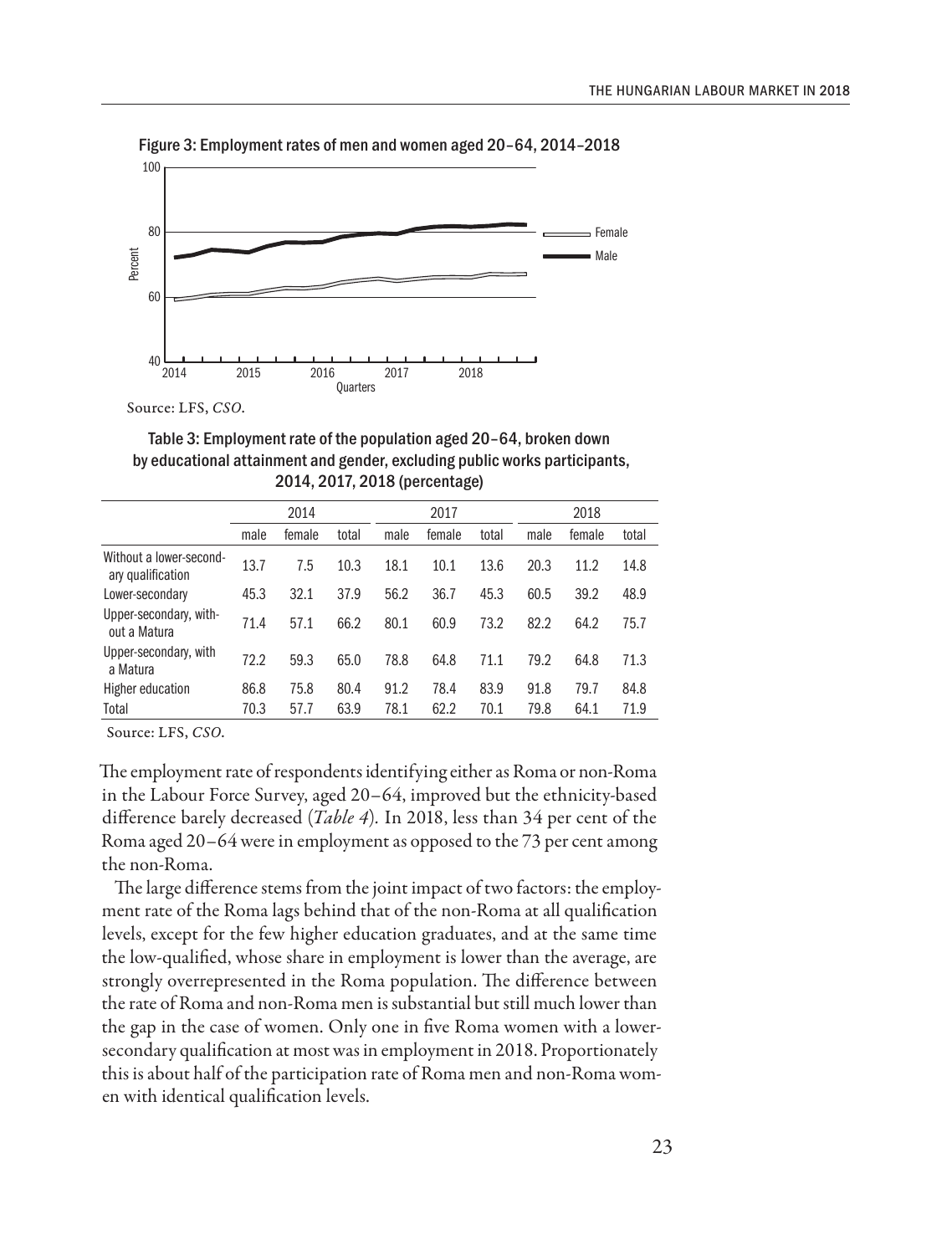|                                            | 2017 |        |       |                      | 2018   |       |  |
|--------------------------------------------|------|--------|-------|----------------------|--------|-------|--|
|                                            | male | female | total | male                 | female | total |  |
| Non-Roma                                   |      |        |       |                      |        |       |  |
| Without a lower-secondary<br>qualification | 17.2 | 10.8   | 13.6  | 18.6                 | 13.9   | 15.8  |  |
| Lower-secondary                            | 59.2 | 38.9   | 47.8  | 63.6                 | 41.6   | 51.5  |  |
| Upper-secondary, without<br>a Matura       | 80.5 | 61.5   | 73.7  | 82.5                 | 64.5   | 76.0  |  |
| Upper-secondary, with<br>a Matura          | 78.8 | 64.9   | 71.1  | 79.2                 | 64.9   | 71.3  |  |
| Higher education                           | 91.3 | 78.4   | 83.9  | 91.8                 | 79.7   | 84.8  |  |
| Total                                      | 79.1 | 63.5   | 71.2  | 80.8                 | 65.3   | 73.0  |  |
| Roma                                       |      |        |       |                      |        |       |  |
| Without a lower-secondary<br>qualification | 19.9 | 9.1    | 13.4  | 23.3                 | 7.0    | 13.3  |  |
| Lower-secondary                            | 36.9 | 21.2   | 28.5  | 40.0                 | 20.2   | 29.9  |  |
| Upper-secondary, without<br>a Matura       | 62.0 | 37.5   | 53.4  | 63.9                 | 47.2   | 57.6  |  |
| Upper-secondary, with<br>a Matura          | 75.7 | 42.4   | 54.6  | 63.1                 | 49.7   | 56.4  |  |
| Higher education                           | 12.9 | 90.0   | 56.3  | $\ddot{\phantom{a}}$ | 100.0  | 85.1  |  |
| Total                                      | 42.4 | 22.7   | 32.2  | 44.2                 | 23.3   | 33.7  |  |

Table 4: Employment rate of the Roma and non-Roma population, aged 20–64, broken down by educational attainment, 2017, 2018 (percentage)

Source: LFS, *CSO*.

Partly because of being concentrated in regions or types of municipalities with adverse labour market conditions and partly because of lower than average educational attainment, a larger share of the Roma participate in public works schemes, compared with the non-Roma. In 2018 32 per cent of Roma employees, and more than 40 per cent of Roma women were employed in such schemes. Nevertheless, the growth of jobs in the primary labour market in comparison with public works was in line with the average in the case of Roma employees. The permanent poor labour market outcomes of the Roma is likely to be reinforced by the fact that 68.4 per cent of the 18–24 age group were early school leavers, that is they did not acquire an upper-secondary education until the age of 24, compared with the 9.3 per cent of the non-Roma, and 40.1 per cent of Roma youth aged 15–24 were not in education, employment or training (NEET) compared with the 9.1 per cent among the non-Roma.

#### **LABOUR SUPPLY AND DEMAND**

The labour market is increasingly facing limits to the expansion of employment, the gap between demand and supply widens, the available labour supply is not of the needed qualification structure and not where it is needed. The increase in labour demand is revealed by changes in the number of vacancies,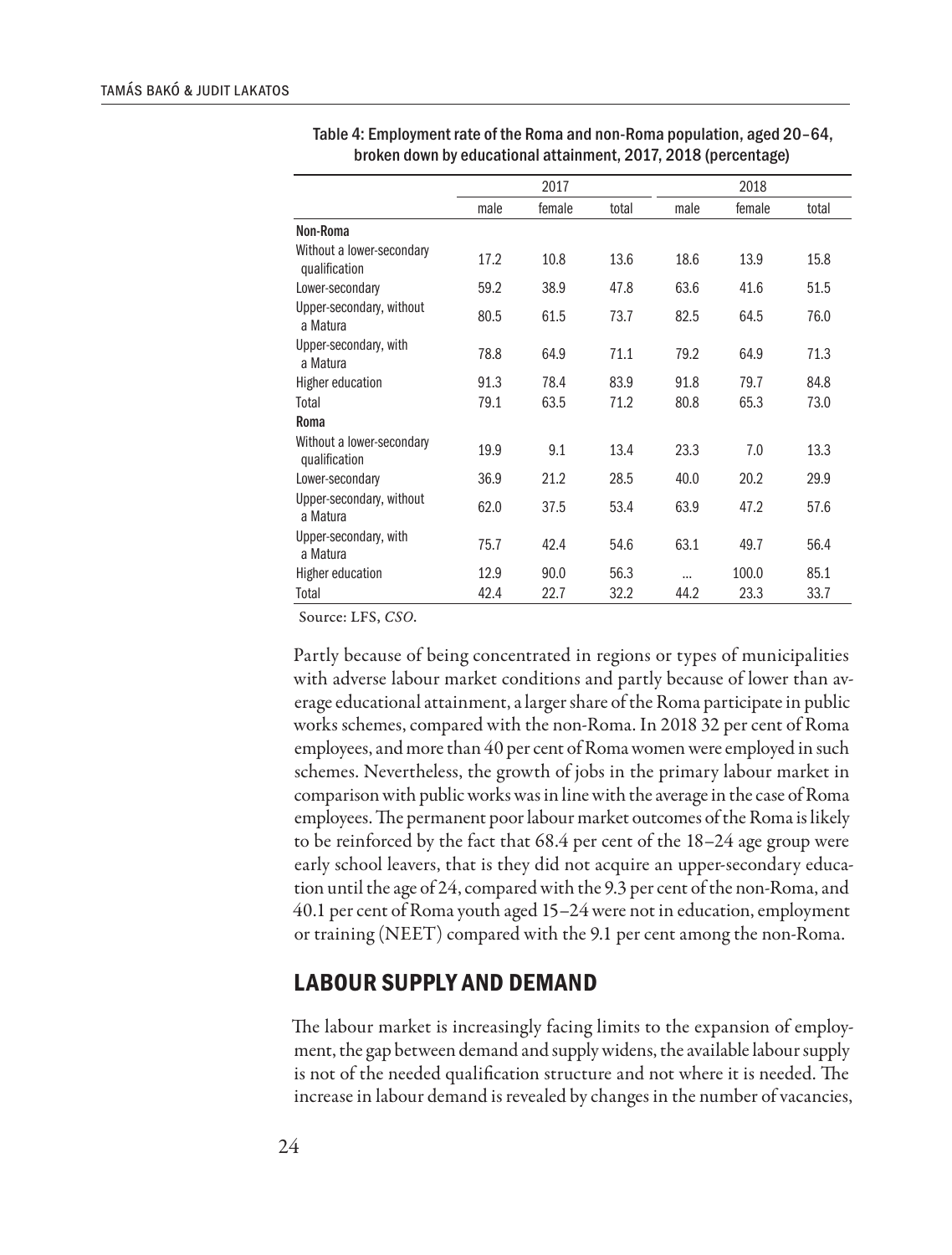although the relevant statistics measure trends more precisely than the actual number of missing employees at a point in time.<sup>11</sup> In the first quarter of 2018, there were 79.4 thousand vacancies at businesses with at least 5 employees and state-funded institutions and this figure rose to 83.6 thousand in the second quarter, 87.7 thousand in the third quarter and then it fell to 83.3 thousand in the fourth quarter. The annual average of vacancies at present and in the near future was nearly 23 percent above the level one year prior. 60.3 thousand of the vacancies were in the business sector in the fourth quarter, which amounted to nearly 2.8 per cent of the total number of vacancies (*Figure 4*)*.*





Compared to the overall vacancies, the highest figure was reported in the administrative and service support sector, where 5.6 per cent of jobs were vacant. More than half of the 10 thousand vacancies advertised were for jobs not requiring a qualification, typically posted by temporary agencies active in this sector. Another 21.8 thousand of the vacancies in the business sector were reported in the manufacturing industry and 6.2 thousand at trading companies. The proportion of vacancies in the public sector exceeded 3 per cent in the last three months of the year. There were 4.1 thousand openings in edu-11 In some segments, profescation including 2.7 thousand for higher education graduates (presumably teachers). The highest number of vacancies in the public sector were reported in healthcare and social services. 2.2 thousand of the 8.6 thousand vacancies were for higher education graduates capable of working independently, 4.6 thousand for higher education or upper-secondary graduates with a relevant diploma but nearly one thousand unskilled workers were also missing.

The Hungarian job vacancy rate was only slightly above the European average<sup>12</sup> but its growth was outstanding.

Potential labour reserve (supply) includes, in addition to the unemployed, the inactive wishing to work, the underemployed according to the EU defini- crisis, the rate was only 0.6.

sional advocacy organisations report many times higher shortage than the aggregated statistical reports of enterprises active in the segment. 12 As regards the share of vacancies, the situation is markedly different in member states. The highest figure was reported by the Czech Republic in the third quarter of the year, where 5.9 out of 100 jobs were vacant, whereas in Greece, not yet emerging from the economic

<sup>\*</sup> Businesses with at least five employees. Source: *CSO,* vacancy statistics.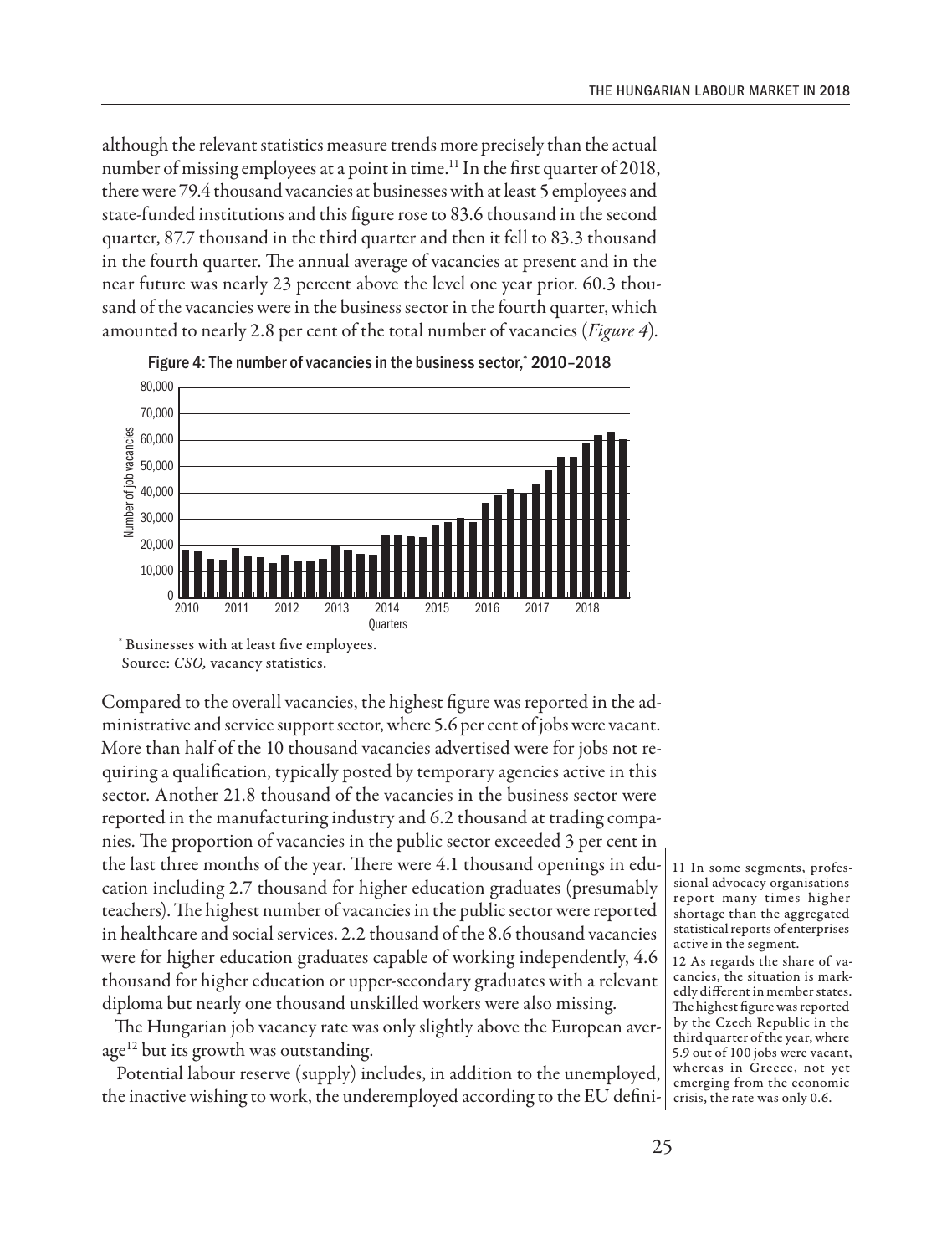tion, and public works participants, specific to the Hungarian labour market. (The latter are regarded as reserve only for the primary labour market, since they are included in the category of employees.) All the above groups shrank in 2018, thus the labour supply continued to decrease. In 2018, the annual average number of the unemployed, as defined by the ILO, the specialised agency of the UN, fell to 172 thousand, and the unemployment rate was 3.7 per cent. This figure was 20 thousand lower year-on-year, while the unemployment rate decreased by 0.4 percentage points. In the last quarter of the year, the number of the unemployed was 167 thousand, and as a result of the high volume of labour demand, both the average duration of unemployment and the proportion of those searching for a job for at least one year decreased.

Although the potential labour reserve only includes the unemployed as defined by the ILO, there are two more unemployment data, based on a different definition, which are important for describing the labour market situation. The monthly average number of jobseekers registered at the National Employment Service was 255 thousand, nearly 10 per cent lower or 28 thousand fewer than a year earlier. The number of registered jobseekers declined in the first half of 2018, it then slightly increased in the third quarter due to fewer seasonal and public works job vacancies and then it fell again to 243 thousand in the last quarter. The number of the insurance-based jobseekers' allowance recipients (for six months at most) was essentially constant in recent years and thus their share within registered jobseekers grew. However, the proportion of those who receive some kind of unemployment-related cash benefit increased, although most of them still received employment substitution support belonging to social benefits, the amount of which has been unchanged since 2013 (HUF 22,800/month). The number of those who reported being unemployed in the Labour Force Survey of the Central Statistical Office also decreased. An average of 287 thousand classified themselves as such in 2018, which is approximately identical to the joint number of the ILO-definition unemployed and the inactive belonging to the potential labour reserve.



#### Figure 5: The average duration of job seeking (months, right-hand axis) and the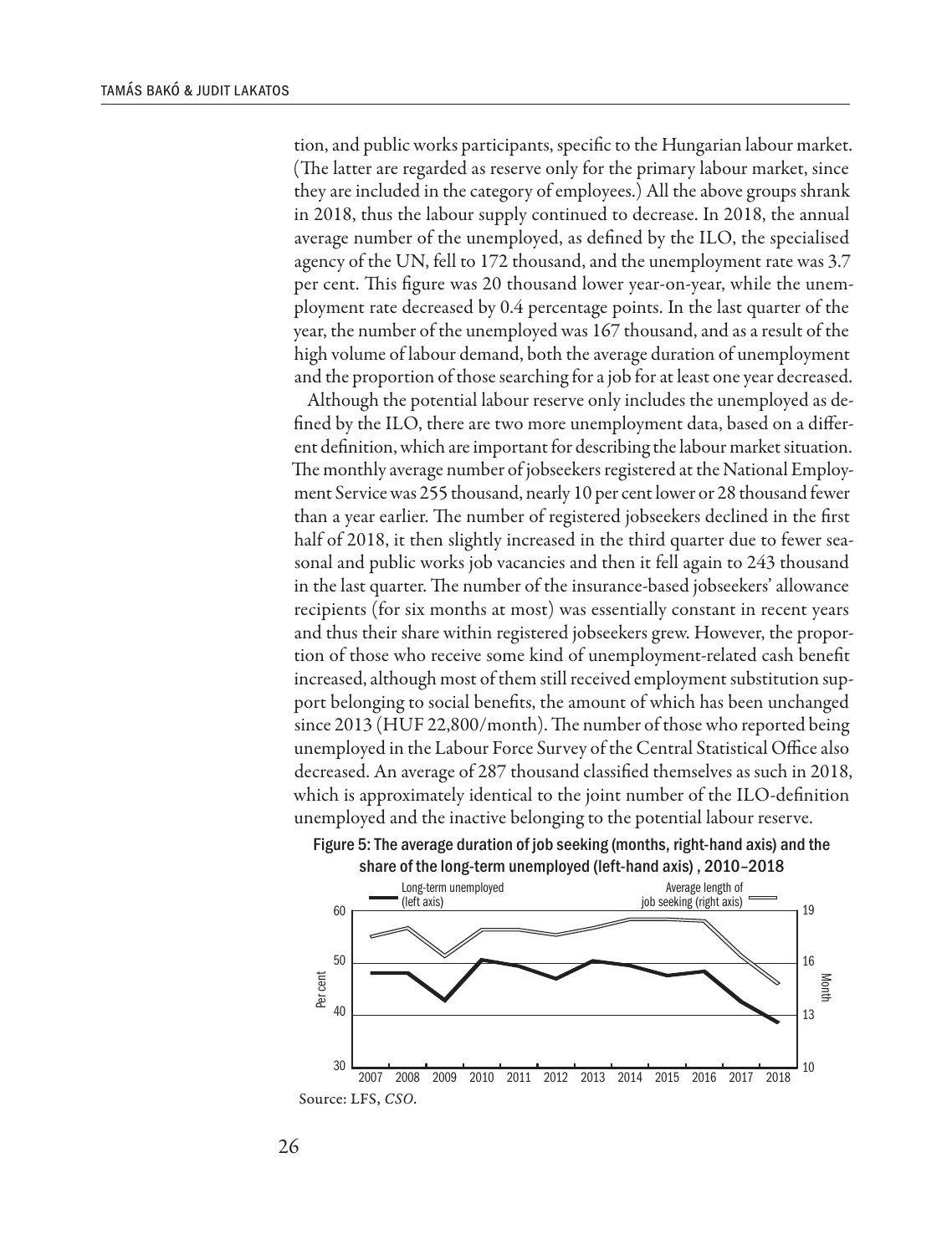| (UNUUSANU PEISUNS)                   |        |        |                  |        |           |  |  |
|--------------------------------------|--------|--------|------------------|--------|-----------|--|--|
|                                      | 2010   | 2016   | 2017             | 2018   | Change    |  |  |
|                                      |        |        | thousand persons |        | 2018/2017 |  |  |
| <b>Total employees</b><br>Including: | 3732.4 | 4351.6 | 4421.4           | 4469.5 | 101.1     |  |  |
| - underemployed                      | 59.2   | 50.6   | 40.4             | 33.1   | 81.9      |  |  |
| - public works partici-<br>pants     | 72.5   | 220.9  | 194.0            | 148.2  | 76.4      |  |  |
| Unemployed<br>Inactive:              | 469.4  | 234.6  | 191.7            | 172.1  | 89.8      |  |  |
| - seeking a job but<br>unavailable   | 10.3   | 6.9    | 6.8              | 8.0    | 117.6     |  |  |
| - wishes to work and is<br>available | 200.8  | 128.5  | 120.6            | 104.0  | 86.2      |  |  |

#### Table 5: The number of employees and the potential labour reserve (thousand persons)

Source: LFS, *CSO*.

In spite of the decrease, the potential labour reserve still significantly exceeded the number of vacancies in 2018; however, the geographical (and probably also structural) mismatch between the two remains considerable (*Figure 6*)*.* This may be remedied by a boost in domestic migration, which is hindered by the fact that accommodation costs are the highest at locations with the most employment opportunities.

Figure 6: Labour reserve and labour demand by county, 2018



Source: LFS, *CSO,* vacancy statistics.

## **WAGES, INCOME FROM WORK AND LABOUR COSTS**

The insufficient labour supply in the economy enhances the bargaining power of employees, which had a strong impact on changes in wages over the past two years. After a 12.8 per cent increase in gross earnings in 2017, the wages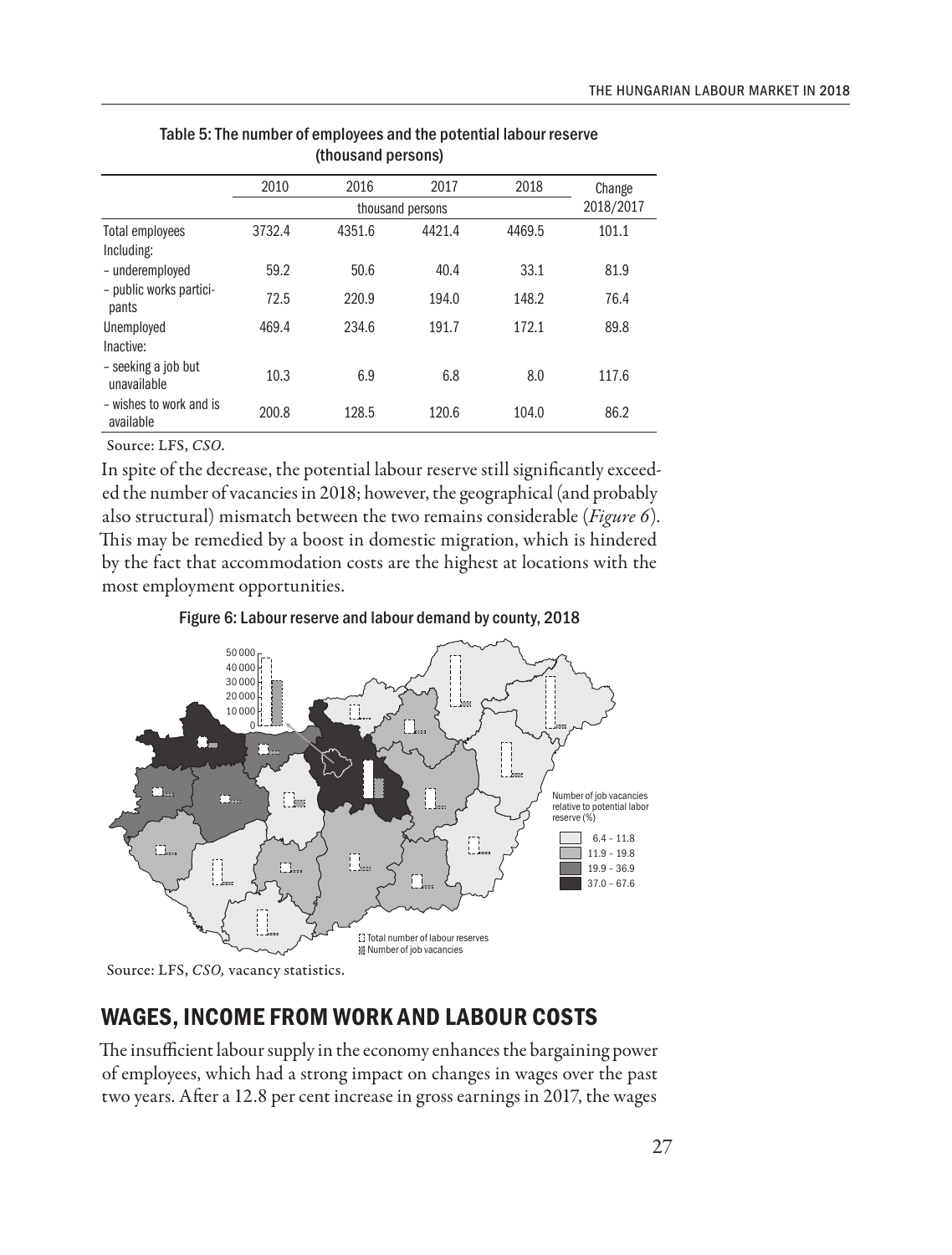of people working at enterprises with at least 5 employees, state-funded institutions and non-profit organizations designated to provide data increased by another 11.3% in 2018. In addition to economic trends, Government measures also contributed to this high growth rate. As a result of wage convergence, the minimum wage is increasing continuously, although in 2018 less than the average wage increase, which resulted in low-paid workers falling behind. Not unrelated to the competition for labour, the wages of employees at 200 stateowned businesses continued to increase in 2018 (by 12–13 per cent on average, in line with the third phase of the three-year wage agreement concluded in 2016) and certain staff groups of state-funded institutions enjoyed wage correction measures also this year. 1.1 percentage point of the 11.3 percent increase was due to a decrease in the number of public works participants to two-thirds of the previous year's figure.

On 1 January 2018, the minimum wage rose by 8 per cent to HUF 138 thousand, which was lower than the 15 percent rise over the previous year. At the same time, the guaranteed minimum wage applicable to skilled workers increased by 12 per cent (following an outstanding 25 percent rise of the previous year) to HUF 180.5 thousand. The increase in the minimum wage has a direct impact on the wages of low-earners and therefore it is mostly felt in sectors where the share of minimum-wage earners is traditionally significant. Earlier studies showed that at enterprises with fewer than 10 employees the average wage is very near the minimum wage, accordingly its increase substantially contributes to cleaning up the economy. Recent minimum wage increases had a peculiar effect on wages in the public sector. Since the base salary has been the same for a decade in several segments of the sector, salaries in the lowest wage categories had to be adjusted to the (guaranteed) minimum wage. This partly uses up funds dedicated to wage development in the segment and also equalizes earnings. The indirect effect entails that the minimum wage increase also raises higher wages so that the wage ratio is preserved, at least in segments where results enable employers to do so and where they are forced by the competition for employees. State-funded institutions have far fewer means to avoid wage compression than enterprises and in this way wages may tend toward one another more easily.

The average gross earnings at enterprises with at least 5 employees in the business sector (excluding the few thousand public workers employed here) were HUF 342.2 thousand, 10.8 per cent up on the previous year (*Figure 7*)*.*

Among segments dominated by the business sector, earnings grew more than the average, by 15.7 per cent in real estate activities, followed by a 14 percent growth in administrative and support services where, among others, temporary agencies are classified, which play an increasingly important role in supplying the necessary workforce. The minimum wage increase in itself significantly boosted wages in construction.13 In addition, the increasing lack of skilled

13 This is one of the segments where employing workers at the minimum wage and paying the rest cash-in-hand is rather common.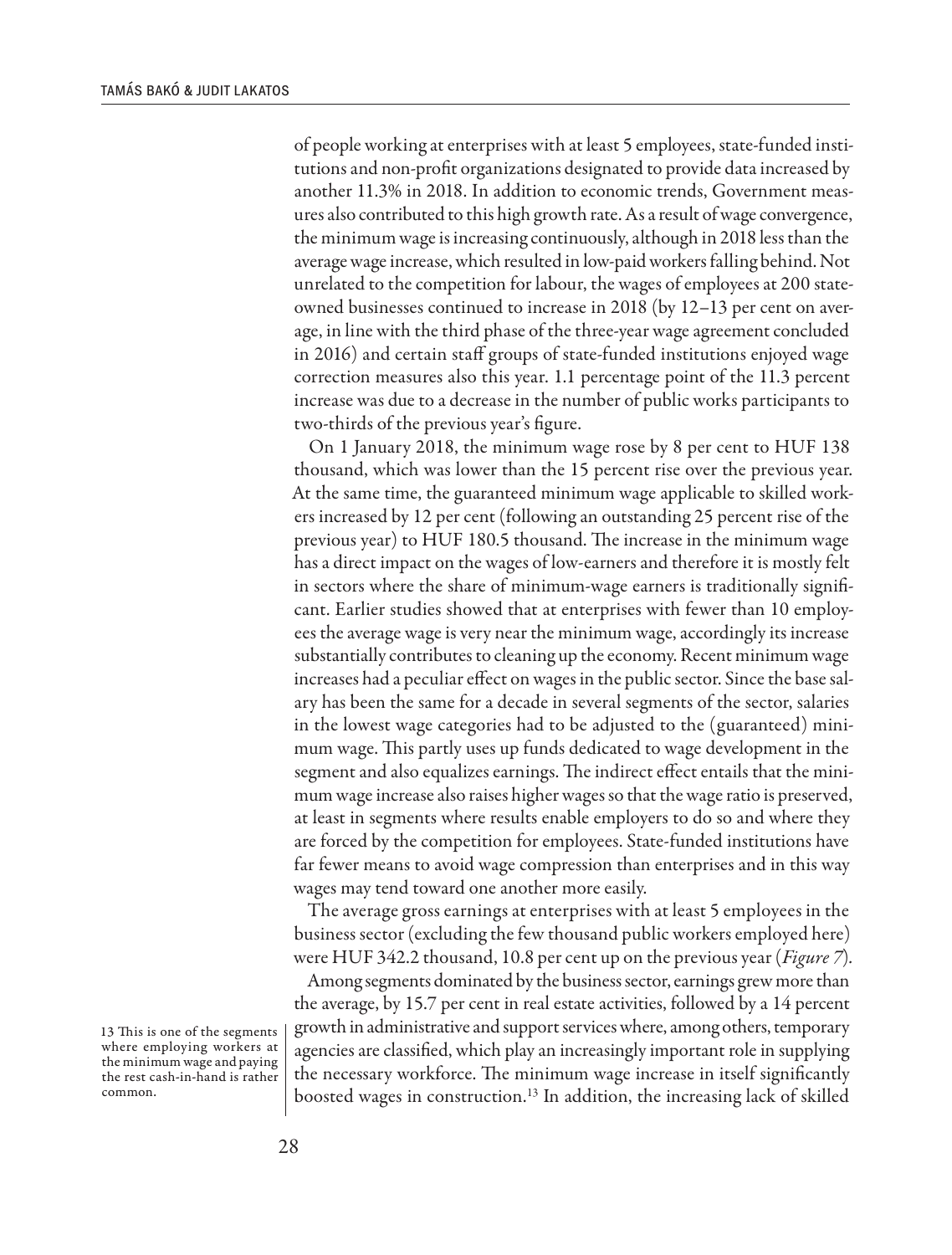workers, coupled with excess demand for construction capacities, also influenced the level of earnings. These factors resulted in a 12.9 percent increase in earnings, but even so, construction was the second worst-paying segment in the business sector after accommodation and catering (according to earnings statistics), with an average gross earnings of HUF 254.7 thousand. Earnings in the transport and storage sector grew only by 11.2 per cent despite the fact that the employees of large state-owned employers (MÁV – the state railway, Hungarian Post and regional transport companies) received an average increase of 12–13 per cent under multi-annual wage agreements. In manufacturing, the segment with the highest number of employees, the growth rate of earnings has been similar to that of the entire business sector; within this, the earnings growth rate of individual industry branches ranged from 4.8 per cent (pharmaceutical)<sup>14</sup> to 12.5 per cent (other manufacturing and basic metals). A similarly average (11.8 percent) increase was reported in trade. Wages were boosted by the increasing minimum wage (primarily the guaranteed minimum wage) in small rural shops and by successful wage negotiations due to labour shortages in large retail chains. With a rate of increase (8.3 per cent) below the average in the business sector, the finance and insurance industry still had the highest gross earnings at HUF 608.2 thousand in 2018. It was followed by the ICT industry, with an average of HUF 561.4 thousand and a growth rate of 9.5 per cent. The lowest average wage of HUF 212 thousand, only exceeding the skilled workers' minimum wage by its one-fifth, was reported by enterprises employing at least five people in the accommodation and catering industry.



The growth rate of wages in the public sector, excluding public works participants, was 9 per cent, therefore its modest advantage over the business sector, gained in recent years, slightly decreased in 2018. Wage adjustment measures were implemented in various areas of the sector recently but a comprehensive review of the earnings and promotion scheme did not take place and the effects of wage adjustments were quickly worn off.

14 The low rate is explained by a year-on-year decrease in the amount of non-regular earnings, which resulted in a lower than 100 wage index in some cases in the last month of the quarter (at the time of bonus payments). Regular earnings increased 1.8 percentage points faster than total earnings.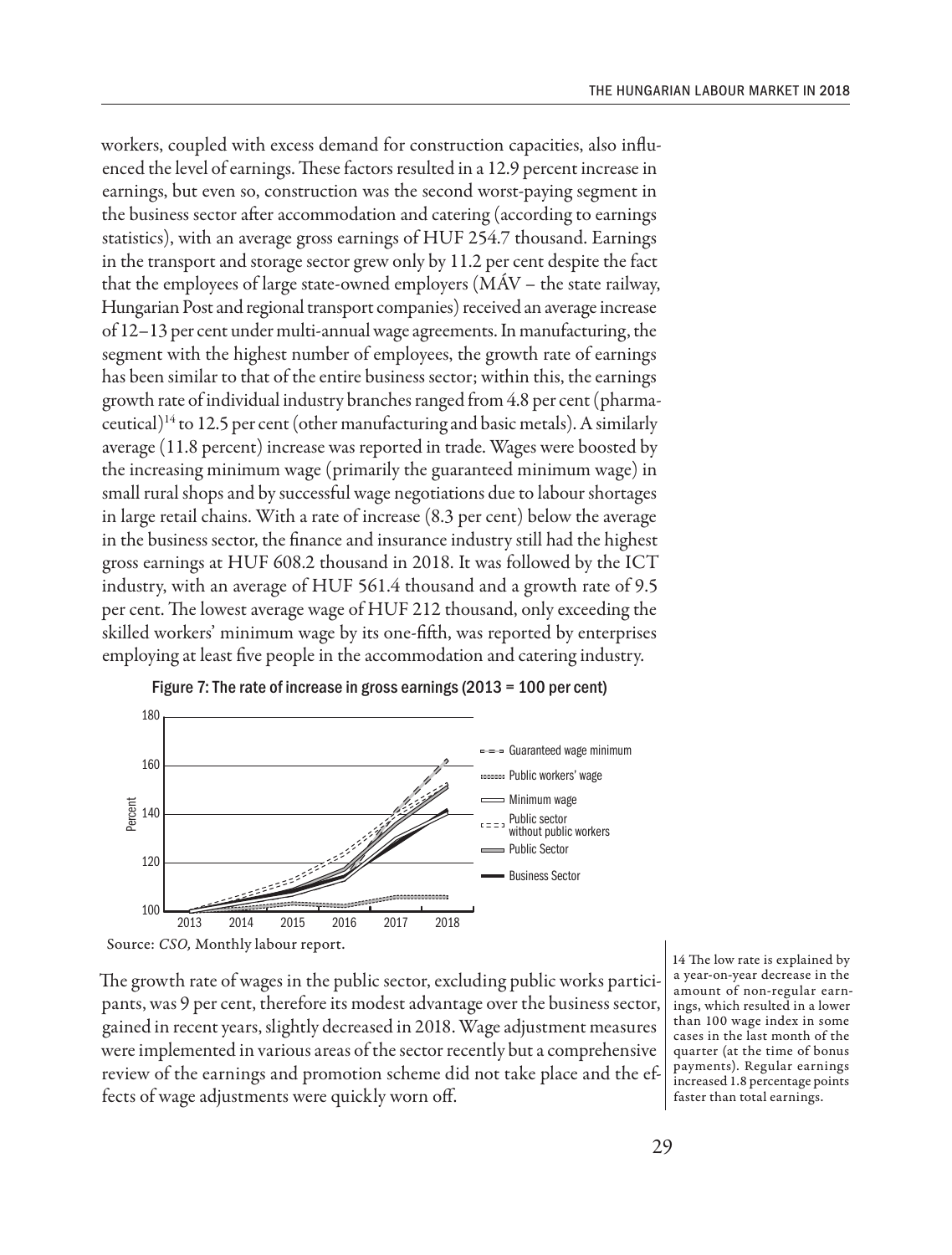The earnings of workers in public administration, defence and compulsory social security are the highest within the three state budget areas, despite the fact that these segments had the highest proportion of workers in 2018 who were left out of the wage adjustment measures of recent years.<sup>15</sup> The average monthly gross earnings of the nearly 70 thousand (mostly uniformed) manual workers were HUF 352.3 thousand and of the 196 thousand non-manual workers it was HUF 425.7 thousand.

Average earnings of people working in state-funded education institutions increased by 7.9 per cent to HUF 321.4 thousand, mainly driven by the multi-annual salary adjustment of lecturers and researchers working in higher education, which started in the autumn of 2016. As a result, their guaranteed wages increased by another 5 per cent on average on 1 January 2018. In primary and secondary education, which received a significant increase in earnings in 2013, it causes tensions that annual growth is not adjusted to changes in the minimum wage and that the wage increase, which was indeed considered substantial five years ago but was linked to extra workload, has by now lost much of its value.<sup>16</sup>

The most significant wage correction measures of the past one and a half years were aimed at those working at state-funded institutions in human healthcare and social care. In November 2017, earnings of specialised doctors and specialised pharmacists in hospitals rose by HUF 100 thousand, those of their colleagues without specialist qualification by HUF 50 thousand, and also the earnings of skilled health workers increased by 12 per cent on average. This was followed by another increase of 8 per cent on average in January 2018. As a result, gross earnings increased by 16.6 per cent in human healthcare and 9.5 per cent in social care in 2018. Thus gross average wages in the former rose to HUF 338.4 thousand and in the latter to HUF 237.4 thousand.<sup>17</sup>

Since 2011, a non-wage compensation has been granted to staff at statefunded institutions whose net earnings decreased due to changes in income tax and social security contribution rules in 2011 and 2012. Due to staff changes and wage increases, the number of recipients of the monthly HUF 8,200 compensation had decreased from 400 thousand to 78 thousand by 2018.18

Since the personal income tax rate and the employees' contributions rates in 2018 were identical to those in the previous year, net earnings (excluding the family tax benefit) increased at the same rate as gross earnings. Excluding public works participants, average net earnings were HUF 227.6 thousand in businesses employing at least 5 persons and HUF 230 thousand in state-funded institutions. Consumer prices rose by 2.8 per cent on average in 2018, resulting in an 8.3 percent improvement in real earnings. The only significant tax change affecting a wide range of employees was the further increase in the family tax benefit for families with two children (*Table 6*)*.* As a result, they were able to deduct HUF 116 670 per child from their person-

15 The wages of government officials are also expected to increase (by 30 per cent on average) in 2019, accompanied by a 15 percent downsizing in 2018 in order to cover the related costs and by increased daily work hours and reduced duration of paid holiday, that is by increased workload.

16 Teachers were promised another 30 percent pay rise to take place in 2020.

17 Excluding public works participants.

18 A few thousand workers at non-profit organisations with delegated public duties are also eligible to compensation, in their case HUF 7,300.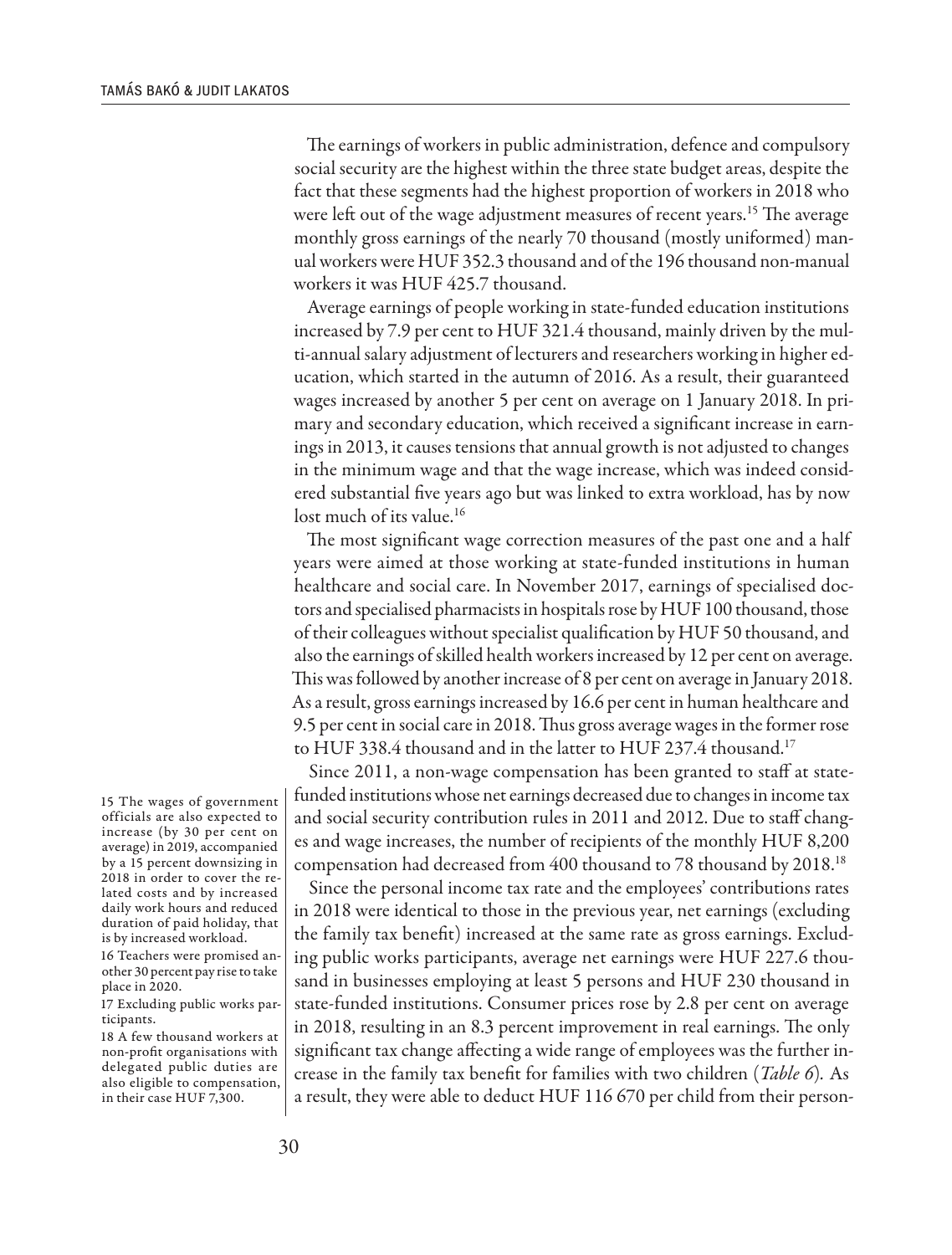al income tax base in 2018, compared with HUF 100 thousand per child in 2017 (and HUF 62,500 at the launch of the scheme in 2011). Those with one child were able to reduce their tax base by HUF 66,670, similarly to the previous year, while parents with three or more children were able to claim a deduction of HUF 220 thousand a month. The tax benefit can be shared by parents and can also be deducted from social security contributions in the case of low-income workers.

|                            | Estimated net earn-<br>ings (HUF/person/<br>month) | Net wages          | Real wages                         | Share of employees |
|----------------------------|----------------------------------------------------|--------------------|------------------------------------|--------------------|
| Number of depend-          |                                                    | Compared with 2017 | belonging to the<br>household type |                    |
| ent children               |                                                    |                    |                                    |                    |
| 0 child                    | 214.739                                            | 11.2               | 8.1                                | 54.4               |
| 1 child                    | 224.294                                            | 11.3               | 8.2                                | 22.3               |
| 2 children                 | 258,288                                            | 12.1               | 9.0                                | 17.1               |
| 3 or more children         | 273.751                                            | 10.1               | 7.1                                | 6.2                |
| National economy,<br>total | 227,975                                            | 11.2               | 8.2                                | 100.0              |

Table 6: Net and real wages taking into account the family tax benefit, 2018

Source: *CSO,* Monthly labour report and the microsimulation model relying on data from the EU statistics on income and living conditions (SILC).

Income from work, including the so-called "other income from work" (with cafeteria benefits as the largest item) was HUF 346.7 thousand in 2018. The amount received in addition to wages ("other income from work") amounted to HUF 16.8 thousand. The growth rate of income from work was 0.1 percentage point higher (11.4 per cent) than that of wage, thus the weight of other income from work within total income from work slightly increased but still did not reach 5 per cent thereof. The growth rate and share of other income from work in 2018 was particularly significant in public administration, defence and compulsory social security, where in the first half of the year a few employees received substantial extra remuneration in the form of *Erzsébet* vouchers, in addition to a bonus payment.

Increasing wages make labour more expensive, which may damage competitiveness and reduce (or even zero out) the profits of enterprises. In order to counteract negative trends in 2017, the rate of social contributions payable by employers was reduced by another 2.5 percentage points after a decrease of 5 percentage points last year (from 27 per cent to 22 per cent). Nevertheless, according to Eurostat data, the unit cost of labour, which is a generally accepted indicator of competitiveness of production, increased in Hungary the most among the Visegrad countries between 2010 and 2018. At the same time, Hungarian labour is still cheap compared with eurozone countries and was even cheaper in 2018 than the Czech or Slovakian labour in 2017, while it was approximately equal to the Polish one.